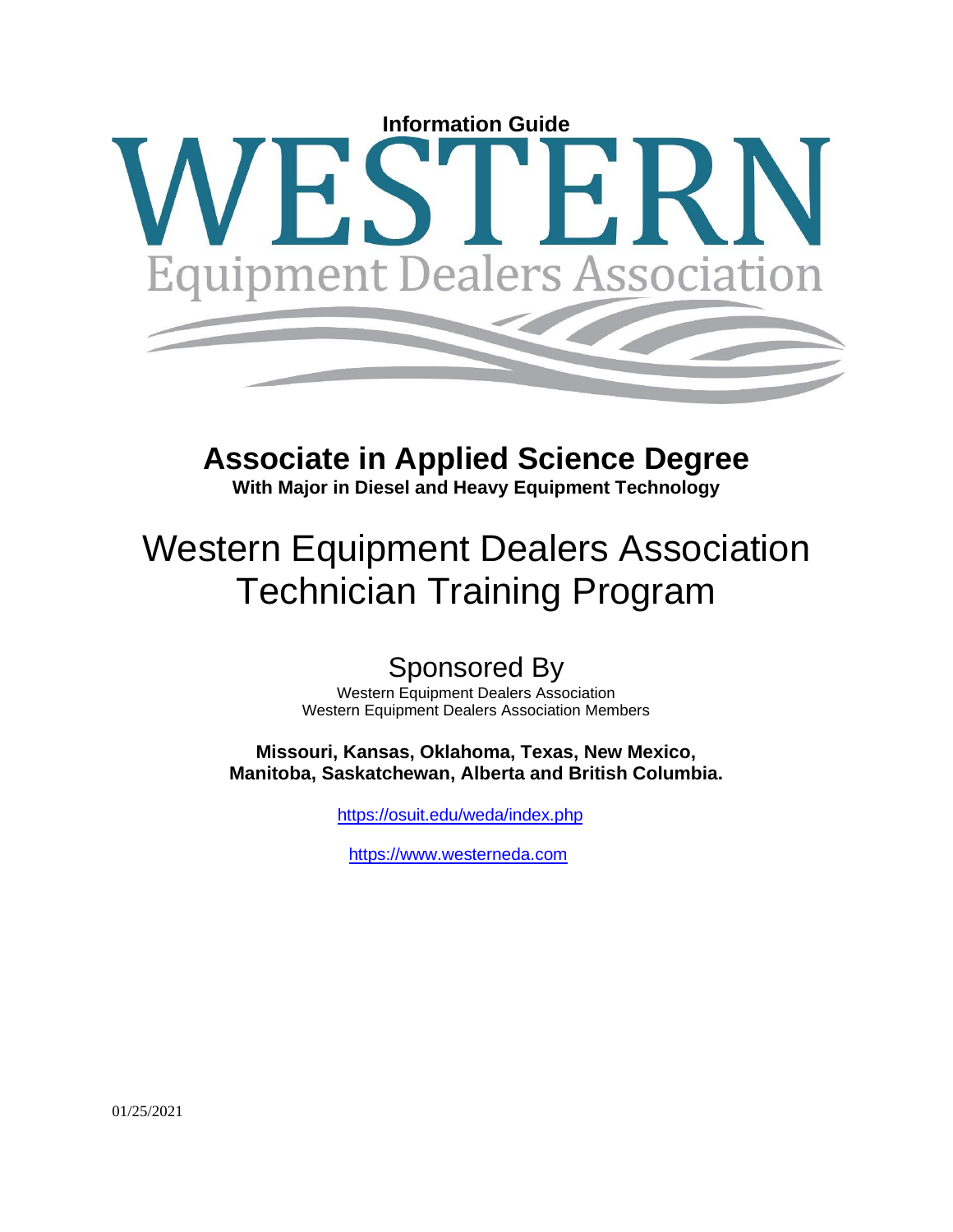# Table of Contents

| <b>Contact Persons</b>                                                                                  | 3  |
|---------------------------------------------------------------------------------------------------------|----|
| <b>Program Objective</b>                                                                                | 4  |
| <b>Program Purpose</b>                                                                                  | 4  |
| <b>Program Structure</b>                                                                                | 4  |
| <b>Program Curriculum</b>                                                                               | 5  |
| <b>Purpose Of The Internship</b>                                                                        | 5  |
| <b>Student Qualifications</b>                                                                           | 5  |
| <b>Tobacco Use In University Buildings And Grounds</b>                                                  | 5  |
| <b>Important Dates</b>                                                                                  | 7  |
| <b>Responsibilities Of Participants</b>                                                                 | 8  |
| <b>Student Selection Procedures</b>                                                                     | 9  |
| <b>Financial Assistance</b>                                                                             | 9  |
| <b>Estimated Cost Per Semester</b>                                                                      | 10 |
| Cost of Tuition and Fees, Room and Board May Change After Oklahoma<br><b>State Regents Meet in July</b> | 10 |
| <b>Western Equipment Dealers Association Dealer Information</b>                                         | 11 |
| Western Equipment Dealers Association Program Required Tool List                                        | 14 |
| <b>Financial Aid Web Sites</b>                                                                          | 15 |
| <b>Scholarship Resources on the Web</b>                                                                 | 15 |
| <b>Sponsor Commitment Form</b>                                                                          | 17 |
| <b>Third Party Billing Application</b>                                                                  | 19 |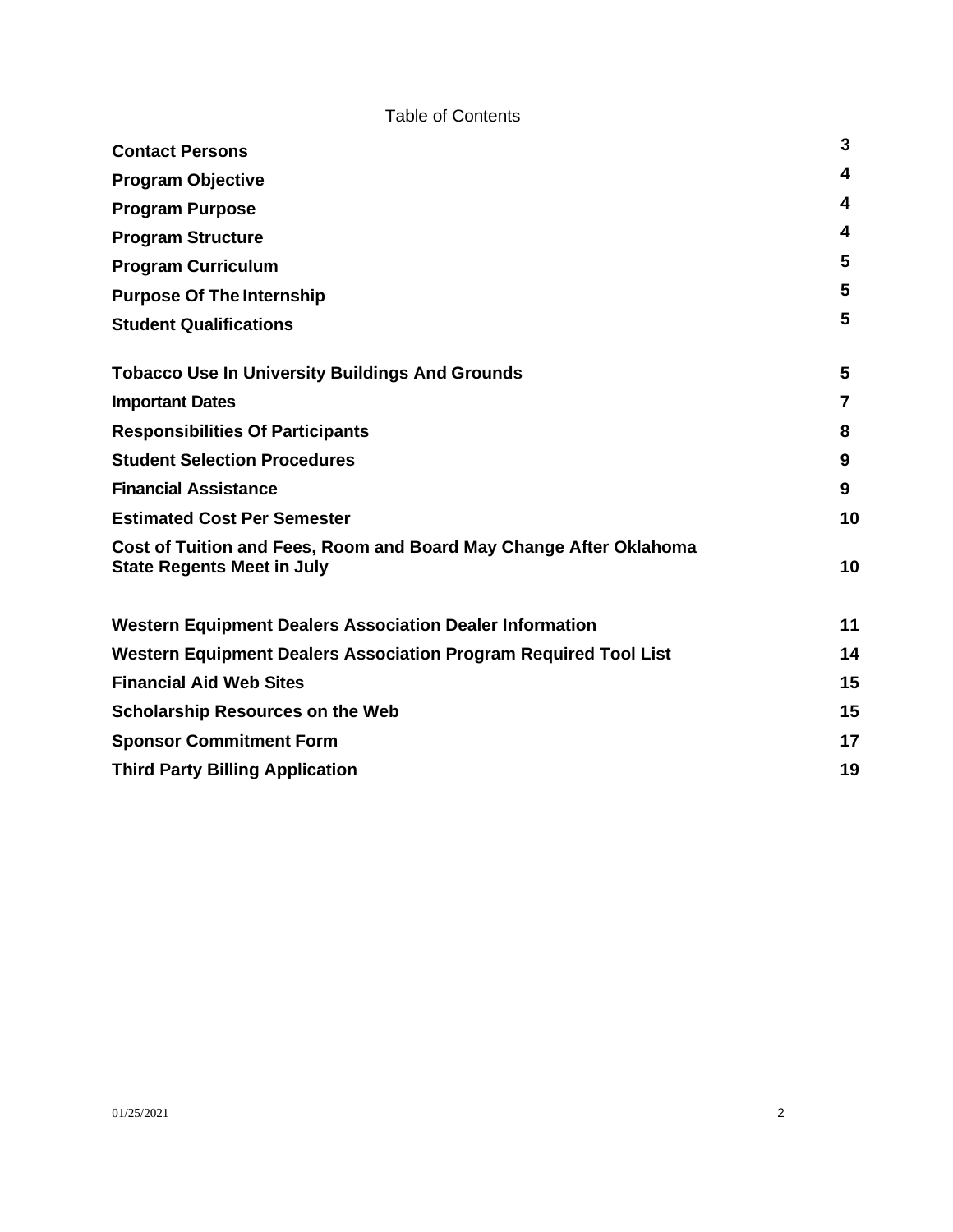# Western Equipment Dealers Association Technician Training Program

# **Contact Persons**

#### *Terryl Lindsey*

Dean Oklahoma State University Institute of Technology 1801 E. 4th St. Okmulgee, OK 74447 (918) 293-5106 Fax (918) 293-4658 [terryl.lindsey@okstate.edu](mailto:terryl.lindsey@okstate.edu)

#### *Adam Ellis*

Assistant Dean Oklahoma State University Institute of Technology 1801 E. 4th St. Okmulgee, OK 74447 (918)293-4730 FAX (918) 293-4658 [adam.ellis@okstate.edu](mailto:adam.ellis@okstate.edu)

## *Danny Coon*

Program Support Strategist Oklahoma State University Institute of Technology 1801 E. 4th St. Okmulgee, OK 74447 (918) 293-5390 [Fax \(918\) 293-5402](mailto:terry.killman@okstate.edu) [danny.coon@okstate.edu](mailto:danny.coon@okstate.edu)

### <span id="page-2-0"></span>*Terry Killman*

WEDA Faculty Oklahoma StateUniversity Institute of Technology 1801 E. 4th St. Okmulgee, OK 74447 (918) 293-4664 Fax (918) 293-4658 [terry.killman@okstate.edu](mailto:terry.killman@okstate.edu)

### *John David Martin*

WEDA Faculty Oklahoma State University Institute of Technology 1081 East 4<sup>th</sup> Street Okmulgee, OK 74447 (918) 293-4712 Fax (918) 293-4658 [david.martin11@okstate.edu](mailto:david.martin11@okstate.edu)

#### *Jennifer Luce Chief Operating Officer*

*Western Equipment Dealers Association* P.O. Box 419264 Kansas City, MO 64141 C: 503-453-0153 | Toll Free: 800-762-5616 [jluce@westerneda.com](mailto:jluce@westerneda.com) |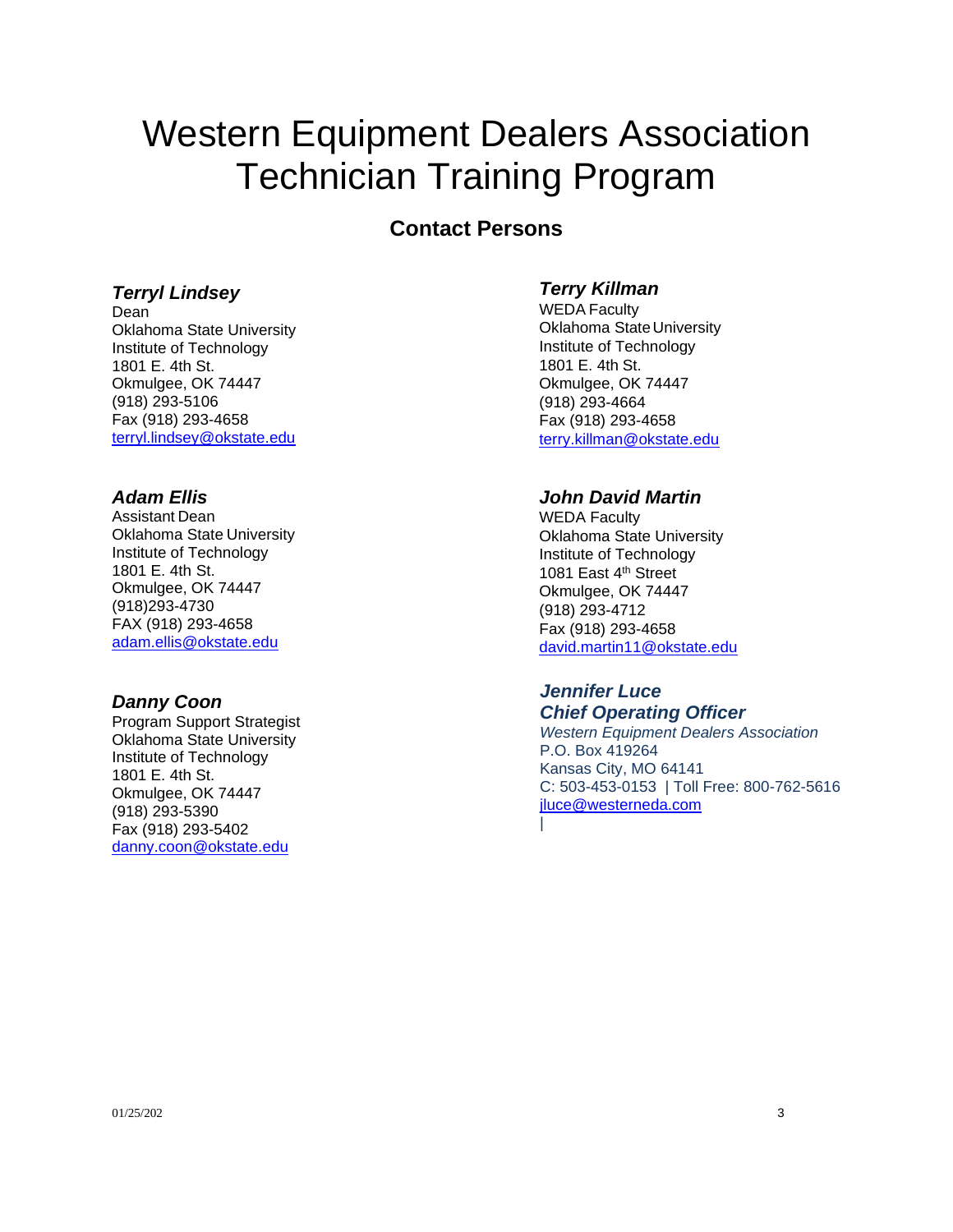# **The Western Equipment Dealers Association**

August 11, 2014. The joint membership of SouthWestern Association (SWA) and Canada West Equipment Dealers Association (CWEDA) voted overwhelmingly in favor of a merger of these two associations to form the new Western Equipment Dealers Association (WEDA). The merger became effective September 1, 2014.

Western Equipment Dealers Association (WEDA) is the largest regional association in North America representing equipment and hardware retailers. WEDA represents more than 1,000 farm, industrial and outdoor power equipment dealers in Manitoba, Saskatchewan, Alberta and British Columbia in Canada, and Kansas, Missouri Oklahoma, Texas and New Mexico in the U.S. Hardware members are represented in the U.S. in the same states, as well as Arkansas, Nebraska and Louisiana. WEDA offers members a comprehensive array of dealer-oriented legislative, educational and communications services, ranging from lobbying to legal, accounting and marketing support.

# <span id="page-3-0"></span>**Program Objective**

The Western Equipment Dealers Association Technician Training Program is a cooperative two-year college level Student Technician education program that leads to an Associate in Applied Science degree with a major in Industrial & Farm Equipment Technology. The School of Transportation & Heavy Equipment at Oklahoma State University Institute of Technology, working in close relationship with the sponsoring Western Equipment Dealers Association members, administer the program activities. The Program is exclusively by and for Western Equipment Dealers Association Members.

# <span id="page-3-1"></span>**Program Purpose**

<span id="page-3-2"></span>The purpose of the program is to upgrade the technical competency and professional level of incoming industrial and farm equipment service technicians. It will train students to analytically diagnose, service and maintain industrial and farm products using recommended procedures, special tools, and service information. It will provide course content that will enable successful graduates to advance in position after additional experience, and to understand new systems and components as they are introduced.

# **Program Structure**

The two-year, six semester program incorporates approximately one-half of the time designated for technical / academic education at OSU Institute of Technology. The remaining time is allocated for on-thejob experience at sponsoring Western Equipment Dealers Association member dealerships. Each block of technical education and general education course work is followed by an immediate dealership work experience time period that reinforces the technical education. These time periods are approximately 7  $\frac{1}{2}$ weeks in length each. It is essential for the success of the program that the students' education at OSU Institute of Technology and dealership work experiences be closely aligned for maximum student learning and retention.

Since considerable time is spent at the dealership it is a requirement of the program that students have a sponsoring Western Equipment Dealers Association member dealership prior to enrollment. The primary responsibility for the dealership is to provide training-related employment for the students during their dealership learning / work experience, internship.

All tuition, fees, textbooks, travel expenses and housing costs are the responsibility of the student. In addition to these costs, the students are required to purchase a prescribed tool set if they do not already have one.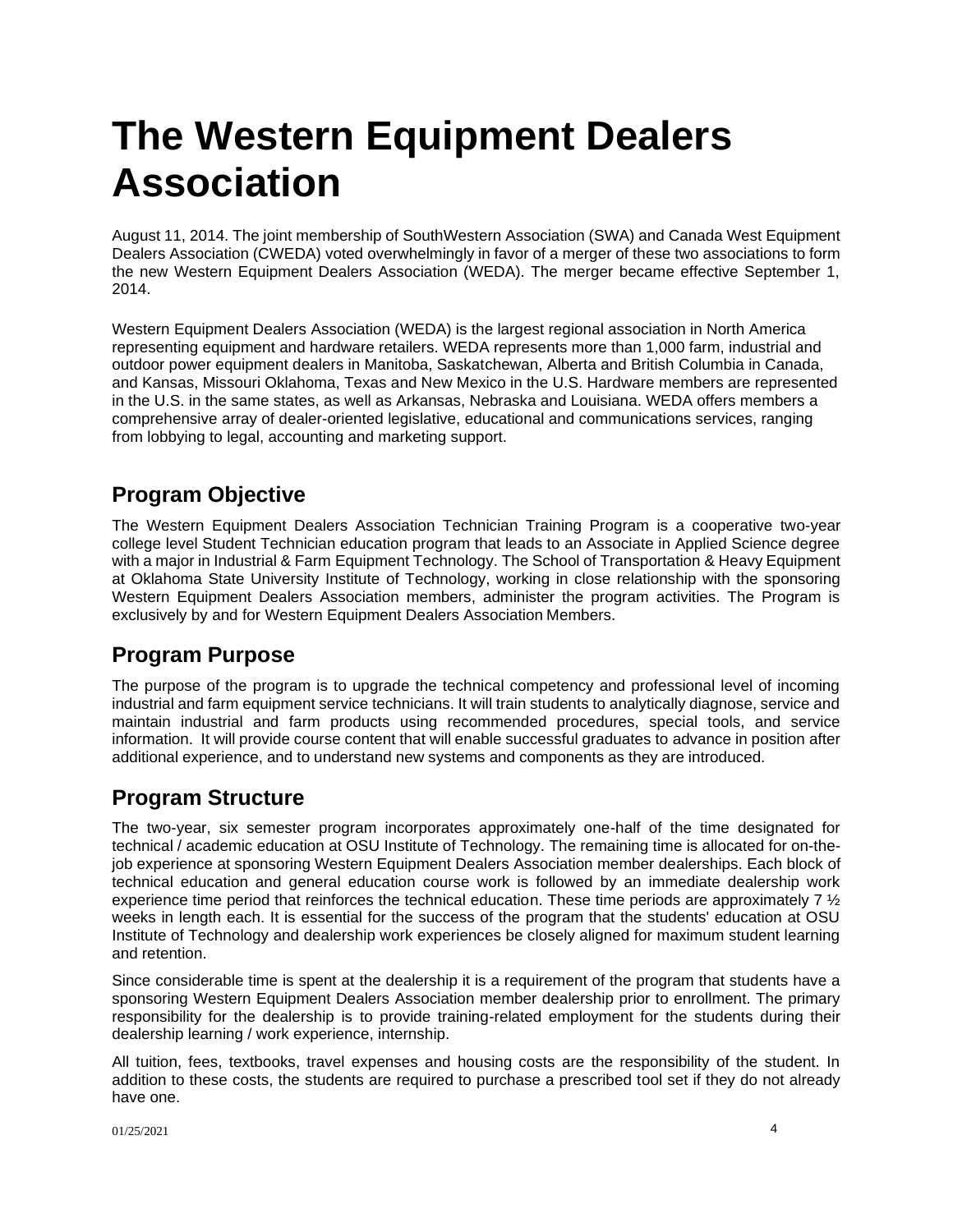# <span id="page-4-0"></span>**Program Curriculum**

Technical training on industrial and farm equipment and components includes the latest developments in: Engine Repair; Hydraulic Systems; Electrical and Electronic Systems; Test Procedures and Diagnostic Tools.

<span id="page-4-1"></span>In addition to the technical curriculum, courses will be offered in areas such as Math; Composition/Technical Writing; Psychology, U.S. History; U.S. Government; Business and Ethics to provide students with the background necessary for effective communication of ideas and the development on interpersonal skills.

# **Purpose of the Internship**

The internship allows students to apply, in a real world setting, what they have learned during the previous classroom/lab sessions. In addition, students become familiar with the dealership environment, its organizational structure, and the competencies that are expected of a professional service technician.

# <span id="page-4-2"></span>**Student Qualifications**

Prospective students must be:

- 1. 18 years of age (or older) by the time of the first internship.
- 2. High School Graduate or equivalent.
- 3. Able to meet OSU Institute of Technology admission and academic requirements.
- 4. Able to meet Western Equipment Dealers Association member dealership hiring requirements.
- 5. Sponsored by a Western Equipment Dealers Association member.
- 6. Possess a valid driver's license and maintain an employable driving record.
- <span id="page-4-3"></span>7. Willing to take a drug test if requested by Dealership sponsor. (**Note**: for many dealerships this is a requirement for employment)

# **Tobacco use in University Buildings and Grounds**

It is the intent of Oklahoma State University to promote the health, well-being and safety of all students, faculty, staff and visitors. As such, effective July 1, 2010, Oklahoma State University Institute of Technology is designated as a tobacco-free environment. Smoking and the use of all tobacco products are prohibited.

Residential Life will designate a limited number of facilities that will be exempt from this policy. Residential Life officials charged with oversight of the exempt areas of campus where tobacco use is permitted must adopt and post internal policies.

Tobacco use is prohibited in vehicles on grounds owned or under the control of Oklahoma State University.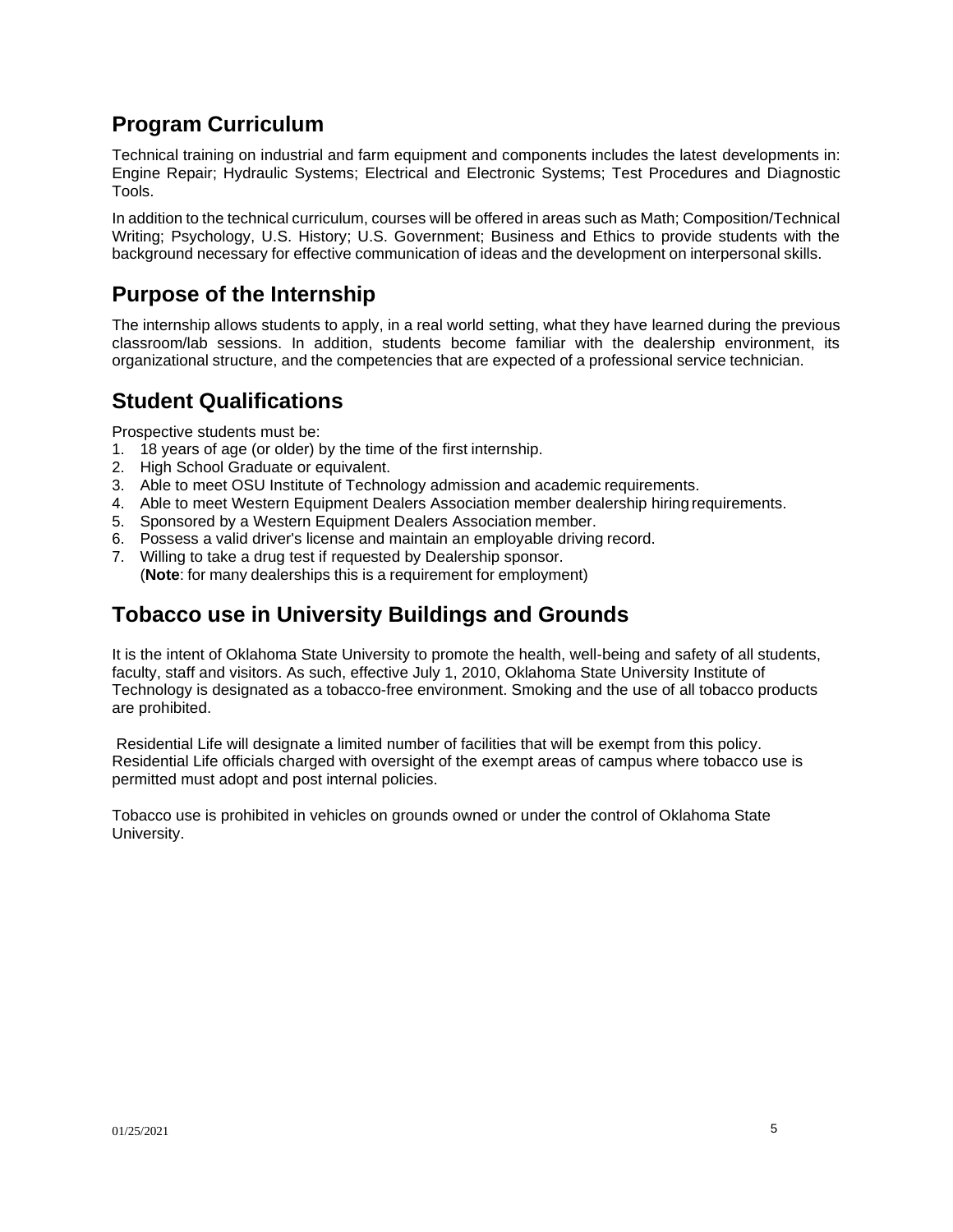# **Admissions Checklist**

- $\Box$ Complete and submit an OSU Institute of Technology Application for Admission on line at: <https://admissions.osuit.edu/apply/> or print, complete and mail the form provided at: [http://www.osuit.edu/academics/forms/admissions\\_packet.pdf](http://www.osuit.edu/academics/forms/admissions_packet.pdf)
- $\Box$ Obtain a Personal Identification Number (PIN) to sign online at [www.pin.ed.gov. \(](http://www.pin.ed.gov/)If you are a dependent student, a parent will need a PIN as well) Complete the Free Application for Federal Student Aid (FAFSA) available at [www.fafsa.ed.gov.](http://www.fafsa.ed.gov/) **The OSUIT school code is 003172.** Once our office receives your information, we will notify you if additional information is needed and/or send your award letter.
- $\overline{\phantom{a}}$ Submit official high school transcript/GED
- $\Box$ ACCUPLACER testing may be required for placement purposes (all students will be required to take Accuplacer assessment unless they can prove proficient in a subject area with ACT sub scores in math, reading, writing or science scores of 19 or above or have transfer credits. Accuplacer testing is a computer-generated assessment administered through the Assessment Center at OSUIT. (918-293-5254) [http://www.osuit.edu/academics/assessment\\_center.php](http://www.osuit.edu/academics/assessment_center.php)

Accuplacer sample questions at: [http://www.accuplacer.collegeboard.org](http://www.accuplacer.collegeboard.org/)

Additional Accuplacer Skills Reviews at[: http://www.osuit.edu/academics/assessment\\_center.php](http://www.osuit.edu/academics/assessment_center.php)

- $\Box$ Provide a copy of Immunization records or complete the Immunization Record Form or the Certificate of Exemption[. https://osuit.edu/student-union/health/](https://osuit.edu/student-union/health/)
- $\Box$ Residential Life: Complete room and board contract – Single and Nontraditional Students Room and Board Contract for single students, Family Housing University Apartments Contract if you plan to have your family with you at OSUIT. (918-293-4939) <https://osuit.edu/residential-life/prospective-residents.php>

Students making application for campus housing are encouraged to apply early. To reserve space in campus housing students must make a deposit of \$150 (\$500 for family apartments) through the Bursar's office. (918- 293-5226)

- $\Box$ Veterans need to visit with the OSUIT Veteran Service Office. (918) [293-4972.or e](https://293-4972.or/)mail [sommer.b.howard@okstate.edu](mailto:sommer.b.howard@okstate.edu)
- $\Box$ Complete enrollment through the School of Diesel and Heavy Equipment (918) 293-4710, (918) 293-4730, or (918) 293-3800
- $\Box$ Have your student ID card made. Take your class schedule to the front desk of the Grady W. Clack Center.
- $\Box$ Visit MyOSUIT and activate your O-Key account. This allows you to access your OSUIT email account, check your grades, view your schedule, modify your enrollment, pay your bill, access the online classroom and receive OSUIT notifications/alerts this gives you 24/7 access to your information. [www.osuit.edu/myosuit](http://www.osuit.edu/myosuit)

# **Admission of Transfer Students**

View admission criteria at:<https://osuit.edu/admissions/checklist.php>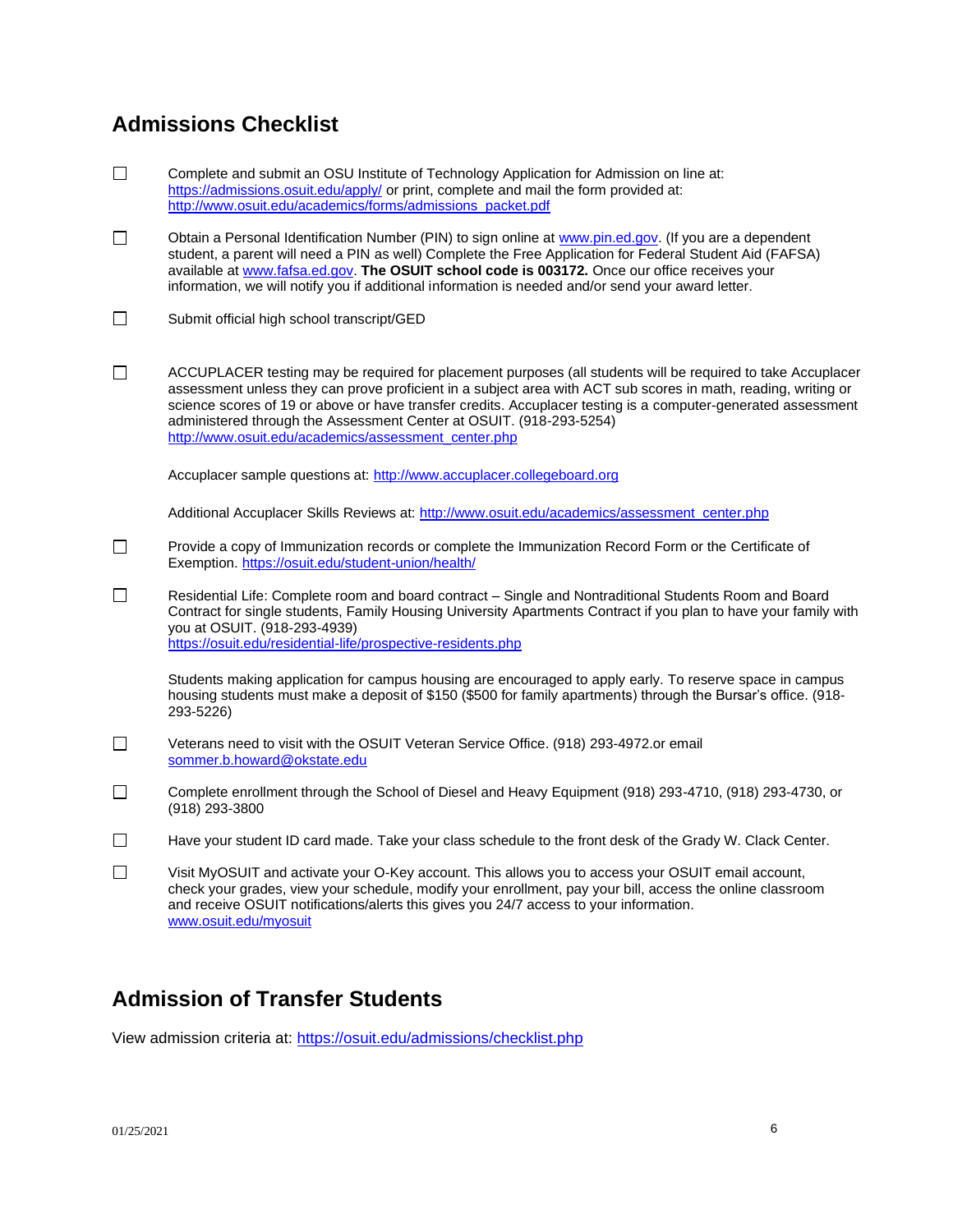# <span id="page-6-0"></span>**Important Dates**

#### **January, 2022**

- Financial Aid Applications Are Available
- Oklahoma State University Institute of Technology Scholarship Applications Available
- Oklahoma State University Institute of Technology Admission Applications Available

#### **January 31, 2022**

• Families Receive W-2 Forms And Begin To Prepare Tax Returns So Financial Aid Applications Can Be Completed.

#### **February 1, 2022**

- Students Begin Submitting Oklahoma State University Institute of TechnologyAdmission Applications
- Begin Completing Free Application For Federal Student Aid (FAFSA)
- Students Should Be Making Plans To Take The ACT or SAT Test

#### **May 17, 2022**

• Enrollment Begins For Fall Term and continues through October 24

#### **October 28,2022**

• Move-in Day for Freshman Western Equipment Dealers Association Students

#### **October 31, 2022**

• First Day of Classes for Freshman Western Equipment Dealers Association Students

#### **December 16, 2022**

• Last Day of on Campus Classes for Freshman Western Equipment Dealers Association Students.

#### *For More Information please call:*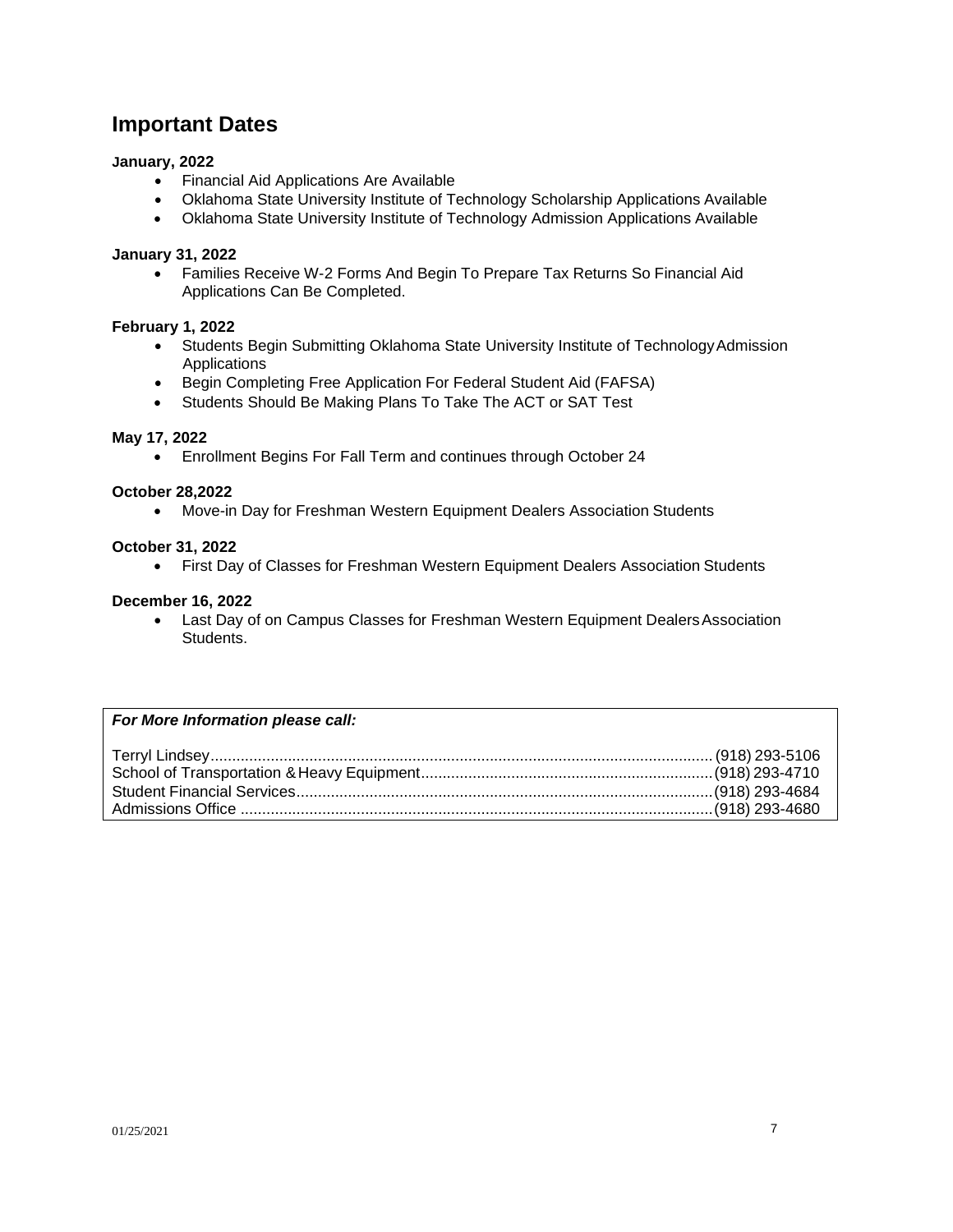# <span id="page-7-0"></span>**Responsibilities of Participants**

# *OSU Institute of Technology*

- 1. Provide faculty for the Western Equipment Dealers Association Program
- 2. Provide necessary time to initially train and update the faculty
- 3. Provide facility dedicated to the Western Equipment Dealers Association Program, classrooms, labs,  $Ar$
- 4. Provide advisement for Western Equipment Dealers Association students.
- 5. Maintain up-to-date tools and equipment.
- 6. Grant the Associate of Applied Science degree in Industrial and Farm Equipment Technologyto graduates.
- 7. Inform sponsoring dealers of student progress.
- 8. Assist dealerships with student selection and recruitment.
- 9. Work with the Dealership to assure involvement in internships.
- 10. Conduct student visitations during internships.
- 11. Establish a Western Equipment Dealers Association Program Advisory Committee.
- 12. Schedule Advisory Committee meetings.
- 13. In general, oversee student recruitment and selection process.

## *Western Equipment Dealers Association Member*

- 1. Agree to act as a sponsoring dealership.
- 2. Appoint an in-dealership Coordinator.
- 3. Recruit, interview and select prospective student(s)
- 4. Provide dealership coordinated internship experience in accordance with the program schedule for the duration of the curriculum.
- 5. Provide related work/learning experiences that supplement the students' most recentinstruction.
- 6. Agree to pay the student during periods of dealership internship.
- 7. Provide work uniforms for student consistent with dealership policy both while at school and at the dealership.
- 8. Provide any other benefits in a manner consistent with other dealership employees.
- 9. Assist in obtaining equipment and training aids.
- 10. Participate in the Advisory Committee meetings.
- *11. Provide \$350.00 per semester per student for a scholarship and program support. \$200.00 per semester will go directly to the student, \$150.00 will go to the program, to be billed each semester.*

## *Student*

- 1. Obtain and maintain a Western Equipment Dealers Association Sponsor throughout the program.
- 2. Provide the sponsoring Western Equipment Dealers Association Member with responsible and productive work effort.
- 3. Participate in all learning activities at scheduled times.
- 4. Maintain academic standards and adhere to academic policies (minimum 2.0 GPA) according to OSU Institute of Technology policy.
- 5. Maintain dealership attendance standards.
- 6. Be responsible for program cost: tuition, fees, books, tools, housing, etc.
- 7. Wear work uniforms, safety glasses and recommended personal safety equipment duringcampus class/labs and dealership internship experiences.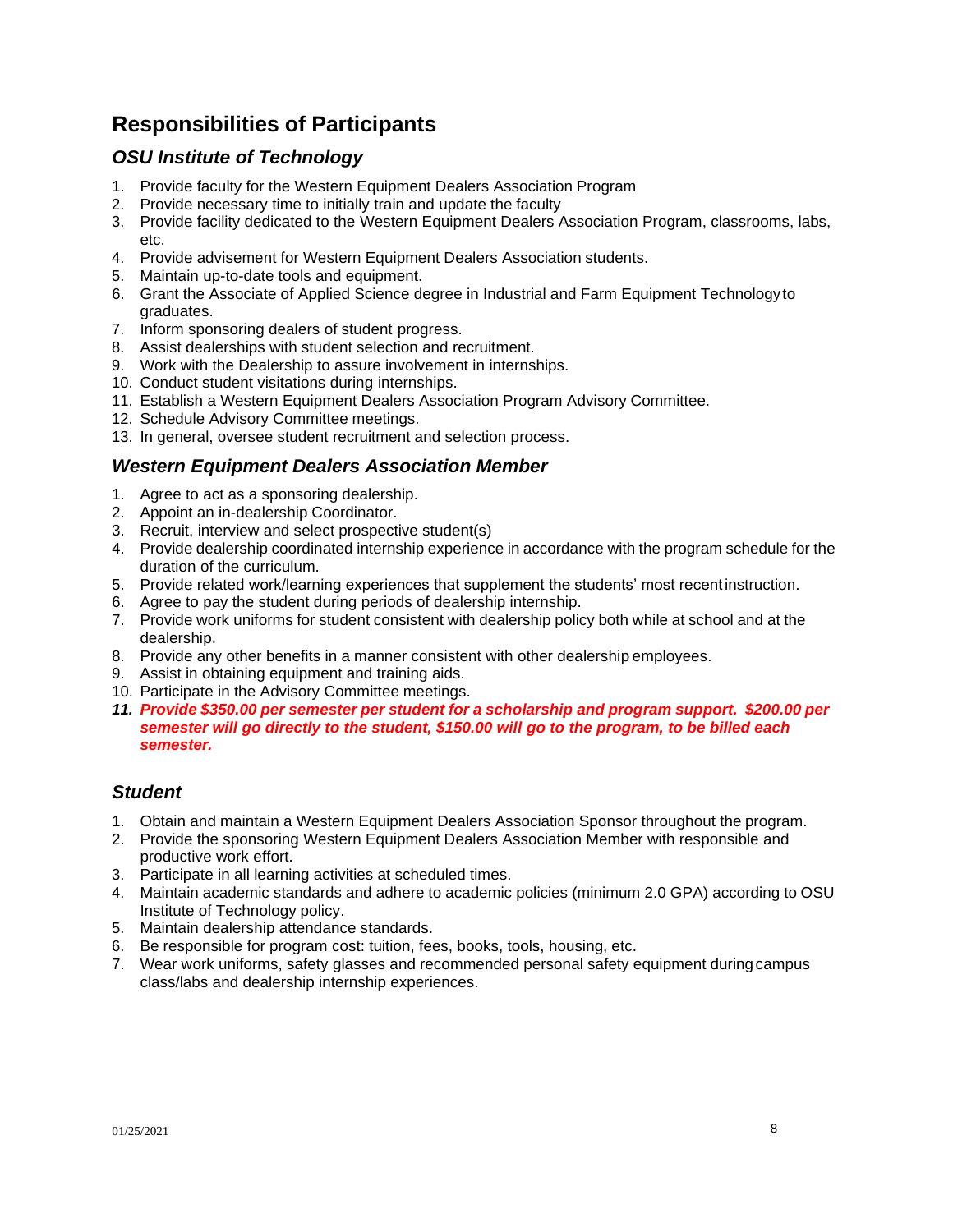# <span id="page-8-0"></span>**Student Selection Procedures**

- 1. Students who wish to become a member of the Western Equipment Dealers Association program should make application to OSU Institute of Technology early in the spring semester (January – March) if possible. This will allow time for processing financial aid packages, identification of preparatory class needs, sponsorship acquisition, etc. The application process includes the following:
	- A) Complete OSU Institute of Technology Application for Admission.
	- B) Comply with OSU Institute of Technology Admission Policies.
	- C) Complete the student assessment process.
	- D) Remove preparatory class needs prior to the start of the program classes.
- 2. Students should complete the Admission process and interview with the Western Equipment Dealers Association member of their choice. Call the School of Diesel and Heavy Equipment at OSU Institute of Technology for a list of Western Equipment Dealers Association members that have agreed to participate in the program. Student interviews should take place at the dealership and participant's goals should be discussed.

#### All Students Must Have A Western Equipment Dealers Association Dealer Sponsor Before Enrollment Can Be Completed.

3. Should the interview prove successful, the dealership will complete the Western Equipment Dealers Association Dealer Sponsorship Application and submit it to the School of Diesel and Heavy Equipment at OSU Institute of Technology.

# <span id="page-8-1"></span>**Financial Assistance**

#### **Dealers sponsoring students in the Western Equipment Dealers Association program have agreed to provide each student they sponsor a \$200.00 per semester scholarship. The students must maintain a cumulative 2.0 GPA.**

Students deciding to be part of the Western Equipment Dealers Association program may have a need for financial assistance. Students involved in the program have the opportunity to earn while they learn during the dealership internship portion of the program. These earnings may be applied to program costs.

Additional financial aid, through loans or grants, for tuition, books, tools, on-campus room and board, etc., may be available through various financial assistance programs. Students needing financial assistance are encouraged to complete the applications for financial aid in the first quarter of each year. Following application submittal, allow an 8–10-week period for processing. Early application assures availability of funds, if qualified, and allows the Financial Aid Office to prepare a realistic financial aid package.

Financial Aid information may be obtained by calling the Student Financial Services Office at (918) 293- 4684.

Note: Tools required for the Western Equipment Dealers Association program are considered an educational expense and should be included in education costs when applying for student financial aid.

\*\*If zero level courses are taken, a Remedial Supplemental Fee of \$18.50 per credit hour will be charged.

Tool costs for Snap-On, Mac, and Matco sets are approximately ½ retail prices with student discount. The Western Equipment Dealers Association program advisory committee and faculty establish the required tool set for students in the Western Equipment Dealers Association program. Faculty members suggest students spend time talking to veteran technicians prior to tool purchase.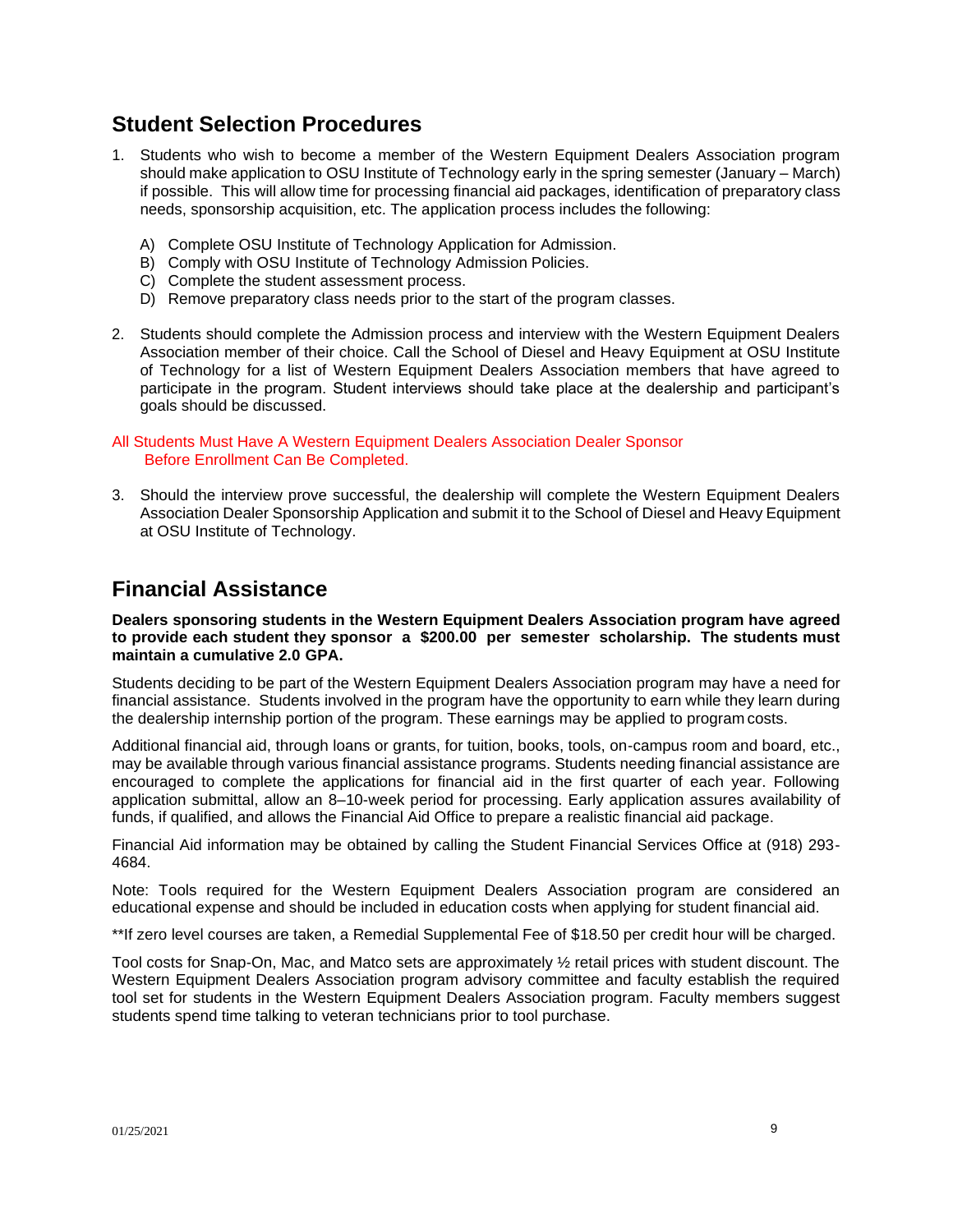# <span id="page-9-0"></span>**Estimated Cost per Semester**

[http://www.osuit.edu/academics/new\\_tuition.html](http://www.osuit.edu/academics/new_tuition.html)

#### **2021-2024- Estimated Cost Per Semester**

| \$2,000.00 - \$3,900.00  |              | Required Tools (dependent on manufacturer and toolbox selected) |
|--------------------------|--------------|-----------------------------------------------------------------|
| Fall 2022 - Semester I   |              |                                                                 |
|                          | \$1,159.00   | Two Bedroom/One Bathroom Suite                                  |
|                          | \$150.00     | \$150.00 single unit, \$500.00 family unit (refundable)         |
|                          | \$779.00     | 20 Meal Plan                                                    |
|                          | \$3,639.20   | Tuition & fees \$227.45 (16 credit hours)                       |
|                          |              | This is in-state tuition rate                                   |
|                          | \$400.00     | Books (approximate per semester)                                |
|                          | \$6,127.20   | <b>Estimated total semester educational expenses</b>            |
| Spring 2023 - Semester 2 |              |                                                                 |
|                          | \$1,159.00   | Two Bedroom/One Bathroom Suite                                  |
|                          | \$779.00     | 20 Meal Plan                                                    |
|                          | \$3,411.75   | Tuition & fees \$227.45 (15 credit hours)                       |
|                          |              | This is in-state tuition rate                                   |
|                          | \$400.00     | Books (approximate per semester)                                |
|                          | \$5,749.72   | <b>Estimated total semester educational expenses</b>            |
| Summer 2023- Semester 3  |              |                                                                 |
|                          | \$1,159.00   | Two Bedroom/One Bathroom Suite                                  |
|                          | \$779.00     | 20 Meal Plan                                                    |
|                          | \$3,411.75   | Tuition & fees \$227.45 (15 credit hours)                       |
|                          |              | This is in-state tuition rate                                   |
|                          | \$400.00     | Books (approximate per semester)                                |
|                          | \$5,749.72   | <b>Estimated total semester educational expenses</b>            |
| Fall 2023 - Semester 4   |              |                                                                 |
|                          | \$1,159.00   | Two Bedroom/One Bathroom Suite                                  |
|                          | \$779.00     | 20 Meal Plan                                                    |
|                          | \$3,411.75   | Tuition & fees \$227.45 (15 credit hours)                       |
|                          |              | This is in-state tuition rate                                   |
|                          | \$400.00     | Books (approximate per semester)                                |
|                          | \$5,749.75   | <b>Estimated total semester educational expenses</b>            |
| Spring 2024 - Semester 5 |              |                                                                 |
|                          | \$1,159.00   | Two Bedroom/One Bathroom Suite                                  |
|                          | \$779.00     | 20 Meal Plan                                                    |
|                          | \$2,729.40   | Tuition & fees \$227.45 (12 credit hours)                       |
|                          |              | This is in-state tuition rate                                   |
|                          | \$400.00     | Books (approximate per semester)                                |
|                          | \$5,067.40   | <b>Estimated total semester educational expenses</b>            |
| Summer 2024              | - Semester 6 |                                                                 |
|                          | \$1,159.00   | Two Bedroom/One Bathroom Suite                                  |
|                          | \$779.00     | 20 Meal Plan                                                    |
|                          | \$2,729.40   | Tuition & fees \$227.45 (12 credit hours)                       |
|                          |              | This is in-state tuition rate                                   |
|                          | \$400.00     | Books (approximate per semester)                                |
|                          | \$5,067.40   | <b>Estimated total semester educational expenses</b>            |
|                          | \$38,578.56* | <b>Estimated total educational expenses</b>                     |

<span id="page-9-1"></span>**\*Cost of tuition and fees, room and board may change after Oklahoma State Regents meet in July.**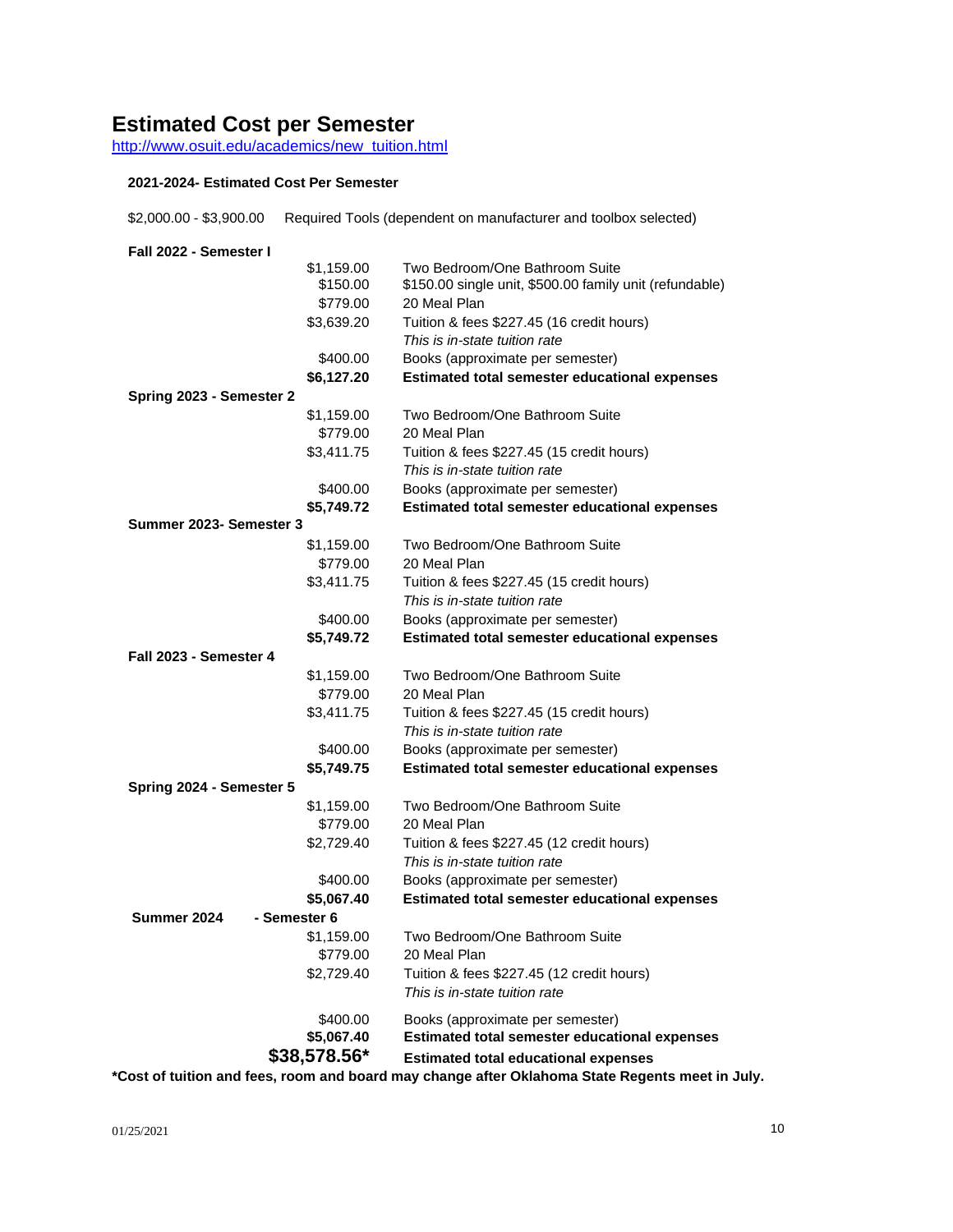# <span id="page-10-0"></span>**WESTERN EQUIPMENT DEALERS ASSOCIATION DEALER INFORMATION**

# *How will the program benefit your dealership?*

This program is your answer to the skilled technician shortage. It responds to the needs of Western Equipment Dealers Association member dealerships for highly qualified, motivated and skilled technicians. Technicians who are...

- 1. Trained on current industrial and farm products.
- 2. Trained in the latest diagnostic and servicing procedures.
- 3. Trained to "do it right the first time!"
- 4. Trained with a positive attitude about their job.
- 5. Productive before they complete their training.
- 6. Educated in the important areas of communication, reading, mathematics, business management, business ethics, etc.

This program is a planned dealership personnel development program. It combines the resources of OSU Institute of Technology and your Dealership to build a true educational partnership! A partnership designed to focus on the success of your potential employee, the Western Equipment Dealers Association student. This program, along with additional experience and guidance helps you develop future Field Service Technicians, Master Technicians, Shop Foremen and Service Managers.

**It is cost-effective!** The best news is that there is no required up-front cost for the dealership. Your investment is minimal. Here's why:

- 1. You select and supervise the student as a productive employee of your dealership. The cooperative educational work experience occurs in your dealership, under your supervision anddirection.
- 2. The student is responsible for the cost of tuition, fees, books and the required basic tool set.
- 3. You and the student agree on the wage rate during the internship experience. You are not required to pay them while they are attending classes at OSU Institute of Technology.
- *4. The Advisory Board for the Western Equipment Dealers Association on September 14, 2004 approved a motion that each dealer that selects a student to enter this program will provide a \$350.00 per semester scholarship, to be billed each semester. \$200.00 will go to the student, \$150.00 will be used by OSU Institute of Technology for program operation. Dealers may elect to provide other scholarships, incentives or financial help to your student, at your option.*

## *How are Western Equipment Dealers Association program students recruited?*

OSU Institute of Technology will assist in recruiting students. It is the dealerships responsibility, however, to select the "right" student. You should actively recruit a student from your area. Some good sources are:

- 1. Current employees 2. Employees friends, families 3. Customers
- 4. High Schools 5. Vo-Tech Schools 6. FFA Chapters 7. VICA

Once you have identified a student you believe will be a good applicant, bring the student to visit the campus at OSU Institute of Technology to tour the facilities, interview with the faculty, complete assessment. Upon completion and with further discussion, a final decision should be made regarding sponsorship. It is also a good idea to offer the student some type of summer employment. This will allow both of you to verify that you have made the right decision, before the program begins.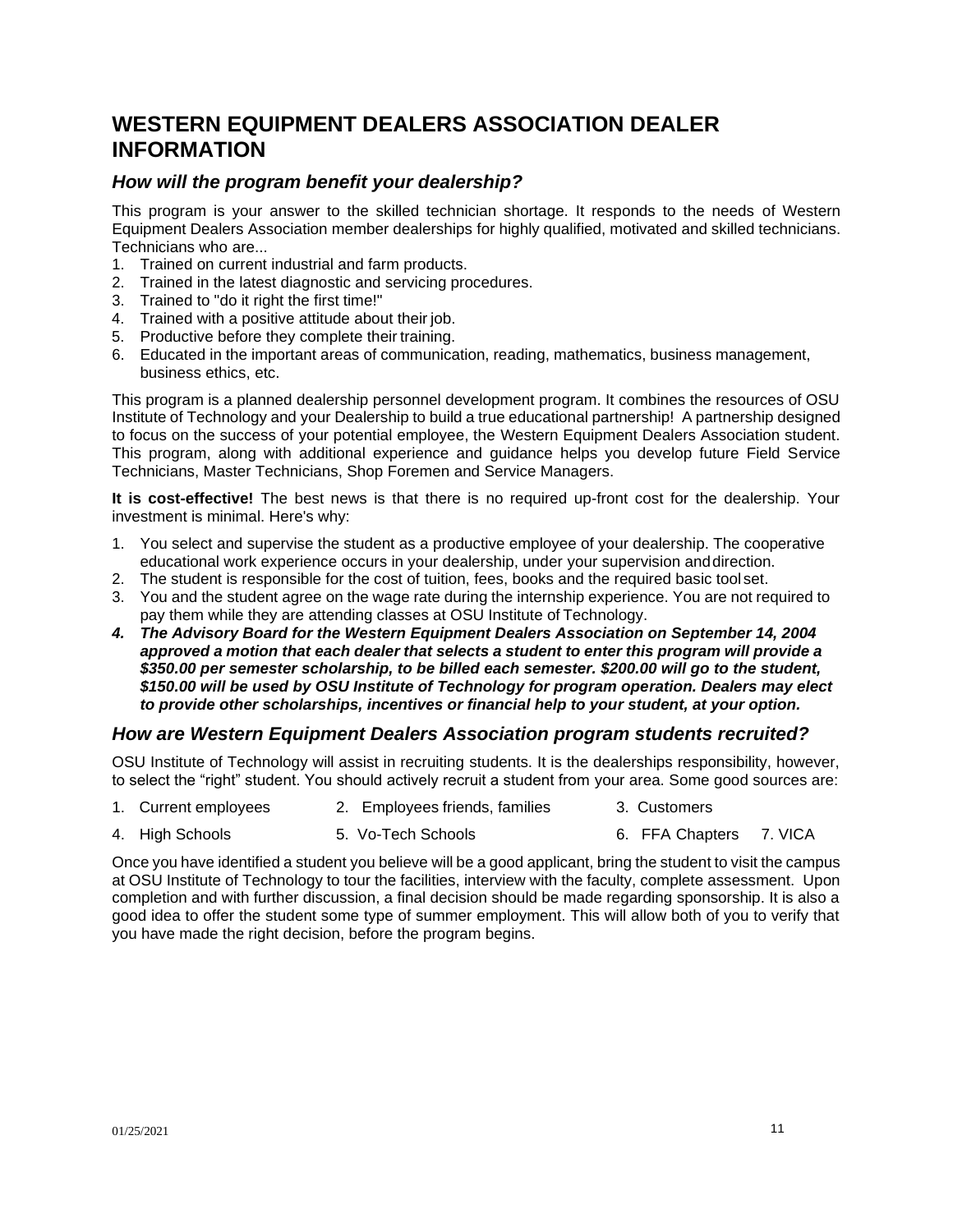# *What are the responsibilities of a participating dealership?*

- 1. Indicate interest in becoming a sponsoring dealership.
- 2. Recruit*,* interview and select prospective student.
- 3. Assign an in-dealership coordinator who will monitor the student during the internship.
- 4. Provide dealership coordinated educational work/learning experiences (internships) in areas of technical education that were just concluded at OSU Institute of Technology.
- 5. Pay wages to the student during periods of internship at the dealership. This will instill in the student a sense that their employment is necessary to the dealership and promote dealership loyalty.
- 6. Provide uniforms for the student, consistent with dealership policy.
- 7. Complete student evaluation forms during each internship.
- 8. Advise school of concerns or changes in student status with dealership.

## *What is the wage rate for Western Equipment Dealers Association Program Students?*

The rate of pay is negotiable and is between you and the student. Western Equipment Dealers Association program students base their value to the dealership on two important factors; the quality of training that is provided while on internship at the dealership and prevailing wages. Successful people are motivated by a variety of things, but most expect to be rewarded in the form of an increase in salary. This is especially true when they are performing jobs well and continue to improve their skills and abilities. Western Equipment Dealers Association program students are no different. A pay plan that rewards them for maintaining acceptable grades, doing good work, and improving productivity and efficiency is essential.

Western Equipment Dealers Association program students understand that they are trainees, and do not expect to be paid a journeyman wage during the training program. However, many of the best students have bills to pay, and families to support. Please consider the student's situation to arrive at an acceptable starting wage, and when developing a progressing pay plan or any incentive schedule.

# *What can the dealership expect?*

In today's increasingly competitive market, customer satisfaction and customer loyalty are the keys to success and survival. For your dealership, the key to customer satisfaction is your service department. Where do you find the right employees? The answer is to attract and develop new technicians through the Western Equipment Dealers Association Program.

At the completion of the Western Equipment Dealers Association Program, you have a potential employee that is familiar with you, your dealership, and the equipment you sell and service. You have selected individuals you want to hire and you have taught them your way of doing business. The objective of the Western Equipment Dealers Association Program is simple; **to select the best people to work on the best equipment and provide the best customer service possible.**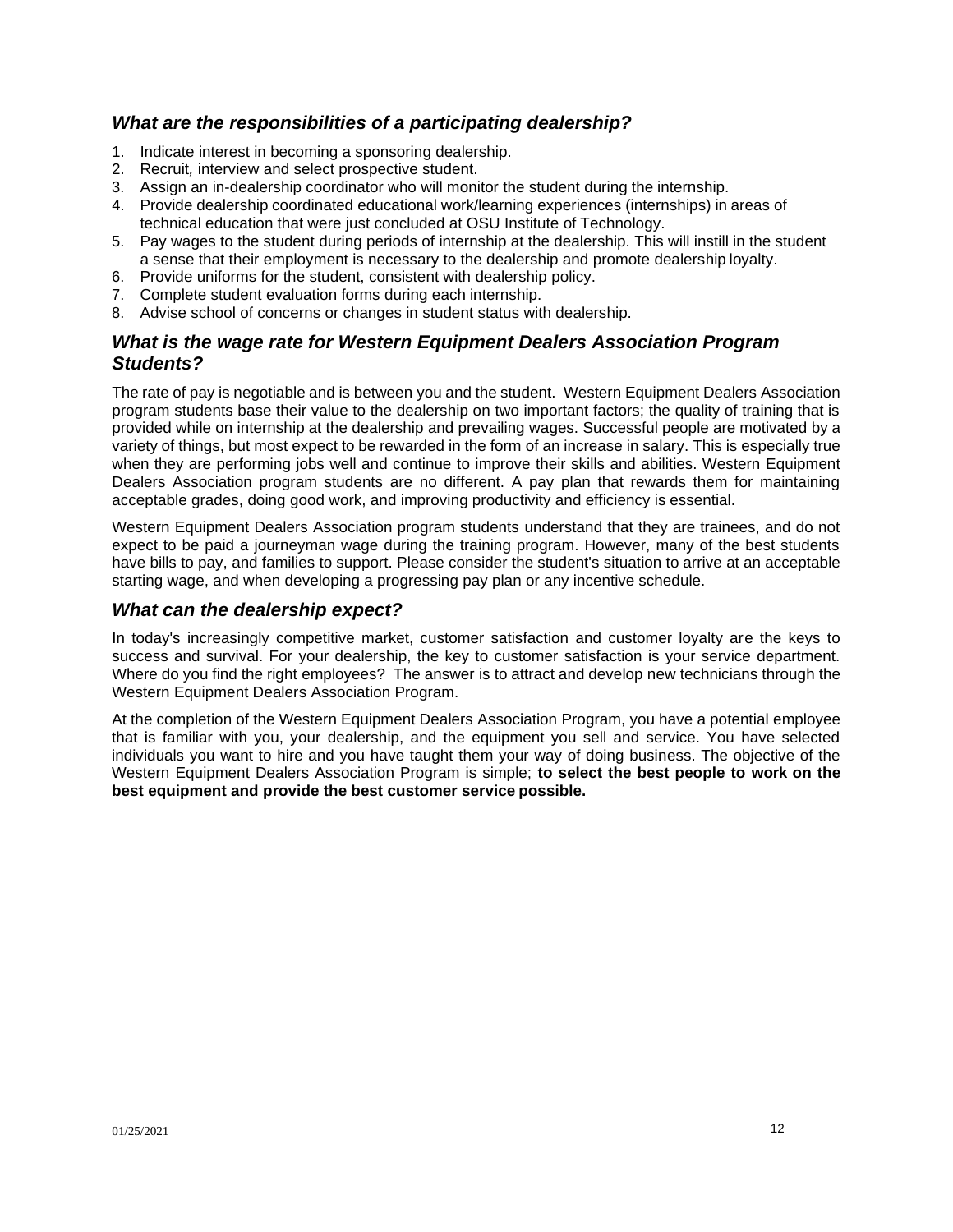# **OSUIT School of Transportation & Heavy Equipment**

1801 East 4th Street Okmulgee, OK 74447-3901 Office (918) 293-4710 Fax (918) 293-4658 [www.osuit.edu](http://www.osuit.edu/)

# **WESTERN Equipment Dealers ASSOCIATION**

# **TECHNICIAN TRAINING PROGRAM**

Program **Diesel and Heavy Equipment**

Degree Awarded **Associate in Applied Science**

General Requirements **85 Credit hours 2.0 Minimum Overall Grade Point Average**

Typical Schedule for

WESTERN EQUIPMENT DEALERS ASSOCIATION PROGRAM **Plan of Study DHER-216**

#### **1st Semester - 13 Credit Hours**

| <b>DHER</b><br><b>DHER</b>      | 1123<br>1133 | <b>Fundamentals of Maintenance</b><br>Pre-Delivery & Preventive Maintenance                                 |
|---------------------------------|--------------|-------------------------------------------------------------------------------------------------------------|
| <b>DHER</b><br>CS.<br>GTGE 1111 | 1143<br>1013 | Principles of GPS Applications<br><b>Computer Literacy &amp; Applications</b><br><b>College Cornerstone</b> |
| <b>DHER</b>                     | 1113         | Internship 1                                                                                                |

#### **2nd Semester - 15 Credit Hours**

| DHER.<br><b>DHER</b><br><b>ENGL</b><br><b>SPCH</b> | 1233<br>1223<br>1033<br>- 1113 | <b>Hydraulic Principles</b><br>Wiring Circuits, Charging & Starting Systems<br><b>Technical Writing I</b><br>Intro to Speech Communication |
|----------------------------------------------------|--------------------------------|--------------------------------------------------------------------------------------------------------------------------------------------|
| DHER.                                              | - 1213                         | Internship 2                                                                                                                               |
|                                                    |                                |                                                                                                                                            |

#### **3rd Semester - 15 Credit Hours**

| <b>DHER</b> | 1333 | <b>Hydraulic Systems</b>    |
|-------------|------|-----------------------------|
| <b>DHER</b> | 1323 | <b>Electronic Systems</b>   |
| <b>MATH</b> | 2003 | <b>Business Mathematics</b> |
| ENGL        | 2033 | <b>Technical Writing II</b> |

DHER 1313 Internship 3

#### **4th Semester - 15 Credit Hours**

| <b>DHER</b> | 2416 | <b>Engines and Fuel Systems</b> |
|-------------|------|---------------------------------|
| <b>PSYC</b> | 1113 | <b>Introductory Psychology</b>  |
| <b>HIST</b> | 1493 | U. S. History Since 1865        |

DHER 2413 Internship 4

#### **5th Semester - 12 Credit Hours**

| DHER 2514<br><b>DHER</b> 2512 | Power Train<br>Mobile Air Conditioning |
|-------------------------------|----------------------------------------|
| <b>POLS</b> 1113              | U. S. Government                       |

DHER 2513 Internship 5

#### **6th Semester - 15 Credit Hours**

| BADM      | 1113 | <b>Introduction to Business</b>          |
|-----------|------|------------------------------------------|
| PHIL      | 1213 | <b>Ethics</b>                            |
| DHER 2633 |      | Capstone                                 |
|           |      | <b>Steer Diagnostics</b>                 |
| DHER 2603 |      | Yield Monitoring, Variable Rate and Auto |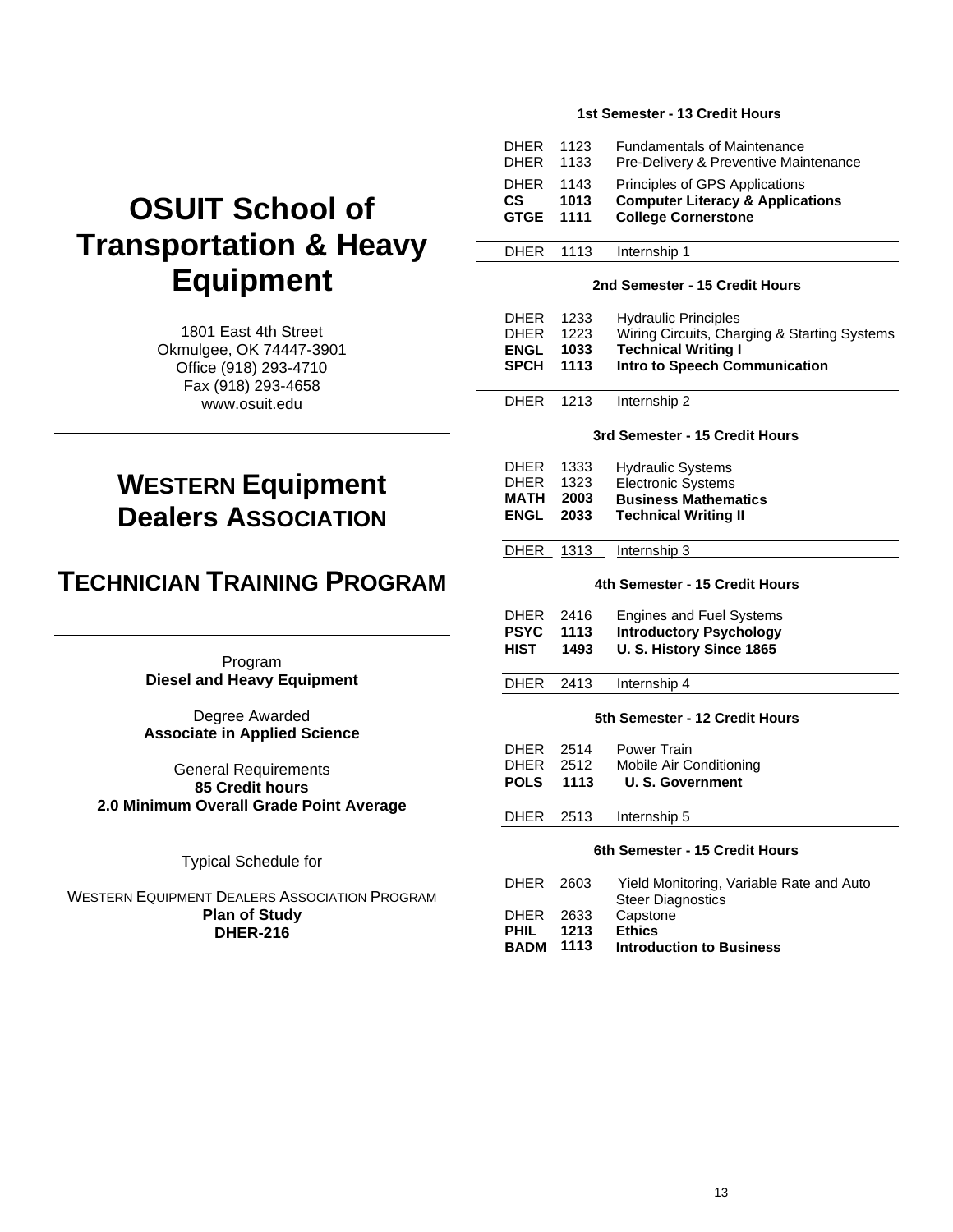# <span id="page-13-0"></span>**Western Equipment Dealers Association Program Required Tool List**

1/4" drive 6 point standard and deep chrome socket set 6 point standard 3/16" - 9/16" 6 point deep 3/16" - 9/16" 3" extension, 1/4" ratchet, socket storage 1/4" drive 6 point standard metric chrome socket set 4mm - 13mm 3/8" drive 12 point standard chrome socket set ¼" - 7/8" 3/8" drive 6 point chrome socket set 6 point deep 3/8" - 7/8" 6 point flex 3/8" - ¾" Spark plug 13/16", 5/8" Universal joint, 3", 6" &10" extension, 11-12" flex head 3/8 ratchet, socket storage 3/8 drive 6 point chrome metric socket set 10mm - 19mm 3/8" drive Torx Bit Driver Set (T-27 - T-55) ½" drive socket set 6 point standard chrome  $3/8" - 1\frac{1}{4}"$ 12 point standard chrome  $3/8" - 1 \frac{1}{4"}$ 1/2" drive ratchet, socket storage 1/2'" drive break over bar 21"-24" ½" drive Impact socket set 6 point deep impact  $\frac{1}{2}$ " – 1  $\frac{1}{4}$ " 2" & 6" impact extension ½" drive impact universal joint 1/2" drive 12 point chrome standard metric socket set 10mm - 19mm Flair nut wrench set 3/8" – 7/8" Metric flair nut wrench set 9mm - 21mm Groove joint pliers 10"- 12" Slip joint pliers 7"- 9" Needle nose pliers 7"- 9" Heavy-duty diagonal cutting pliers 7"- 9" Vice-grip curved jaw locking pliers 10" Combination screwdriver set 4 slotted tips; 3 Phillips, size 1, 2 ,3; Stubby slotted; stubby Phillips Ratcheting Screwdriver set (magnetic preferred) with minimum of: Philips 1,2,3; Slotted 5/32", 7/32", ¼"; Torx T10-25 Allen SAE short arm hex key set (.028" - 3/8") Allen metric hex key set (1.5 mm - 10 mm) 12 point combination wrench set  $\frac{1}{4}$ " – 1 $\frac{1}{4}$ " 12 point metric combination wrench set 7mm – 19 mm 16oz. ball-pein hammer 2lb soft face dead blow hammer 3 lb. cross-peen hammer

5/8x6-1/2x1/2 cold chisel 3/8x5 center punch 5/32x5x3/8 taper punch 3/16x5-1/2x5/16 pin punch ¾" – 1" diameter Brass drift 18"-21" rolling head (lady foot) pry bar 18"-24" pry bar with plastic handle and angled blade Safety Glasses (clear) 25' tape measure Feeler gauge set 0.0015 to 0.035" Valve-tappet feeler gauge set .008" - .026" Telescoping magnetic retrieving tool Flexible retrieving tool Gasket scraper 2"- 3" telescoping mirror Seal Pick Set Flashlight: minimum 2D cell, prefer MSHA approved, explosion proof Outside Micrometer 0-1" (.0001" grad.) or 0-25mm (.001mm grad.) Swiss Style (not digital) with ratchet stop or friction thimble, lock lever and carbide tips Dial Caliper 0-6" or 0-150mm 6" stainless steel rule - English 1/32 & metric 1mm Heavy Duty Oil Filter Strap Wrench ½ inch drive up to 9" diameter

**Rollaway tool cabinet: Minimum 5 drawer, 8000 - 12000 cubic inch storage capacity with ball bearing slides**

**Digital Volt-Ohm Meter and case with minimum specifications as Snap-on EEDM504D Auto shut-off, Auto Range, Blown Fuse Indicator, Capacitance, Continuity buzzer, Data Hold, Frequency, Min/Max. AC Amps 600μA - 10A, AC Volts 600.0 mV – 750V, DC Amps 600μA – 10A, DC Volts 600.0 mV – 1000V, Resistance 600.0Ω - 40MΩ. Electrical Safety ratings: CATII 750V AC, CATII 1,000V DC, CATIII 600V AC/DC**

#### **Optional**

Top tool chest 1/2" impact wrench 1/2" drive standard impact sockets 1/2" drive metric standard impact sockets 1/2" drive metric deep impact sockets 1/2" ratchet drive micrometer torque wrench 30-250 ft-lb 3/8" ratchet drive micrometer torque wrench 50-250 in-lb 12" pipe wrench ¾" drive socket set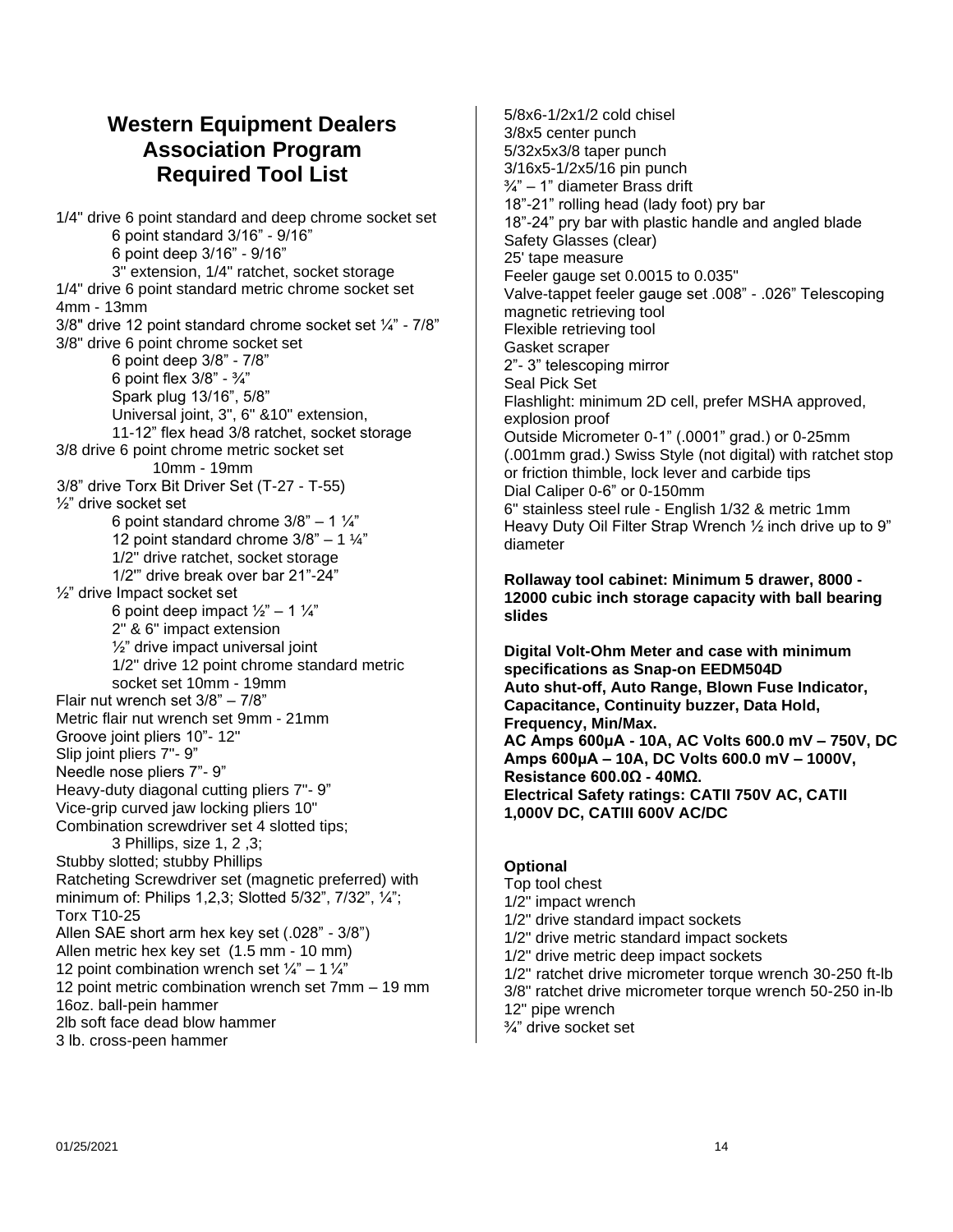# <span id="page-14-0"></span>**Financia Aid Web Sites**

# <span id="page-14-1"></span>**Scholarship Resources on the Web**

[www.fastweb.com](http://www.fastweb.com/) [www.collegefunds.net](http://www.collegefunds.net/) [www.wiredscholar.com/](http://www.wiredscholar.com/) [www.freschinfo.com](http://www.freschinfo.com/) [www.mach25.com](http://www.mach25.com/) [www.scholarships.com/](http://www.scholarships.com/)

Mapping Your Future – [www.mapping-your-future.org](http://www.mapping-your-future.org/) College Board Scholarship Search – [http://apps.collegeboard.com/cbsearch\\_ss/welcome.jsp](http://www.collegeboard.org/) Oklahoma Student Loan Authority (OSLA) – [www.oslat.org](http://www.oslat.org/)

# **GRANTS AND SCHOLARSHIPS:**

FAFSA Express – [www.FAFSA.ed.gov](http://www.fafsa.ed.gov/)

Missouri Higher Education Loan Association (MOHELA) – [www.mohela.com](http://www.mohela.com/) Oklahoma Guaranteed Student Loan Program (OGSLP) – [www.ogslp.org](http://www.ogslp.org/) Oklahoma State Regents for Higher Education – [www.okhighered.org](http://www.okhighered.org/) Oklahoma Tuition Aid Grant (OYAG) – [www.otag.org](http://www.otag.org/)

# **GENERAL INFORMATION:**

Coalition for Student Loan Reform – [www.cslr.org](http://www.cslr.org/) National Association of Student Financial Aid Administrators - w[ww.nasfaa.org](http://www.nasfaa.org/) National Council of Higher Education Loan Programs – [www.nchelp.org](http://www.nchelp.org/) Oklahoma State Department of Vo-Tech – <http://www.okcareertech.org/> Project EASI – [www.easi.ed.gov](http://www.easi.ed.gov/) The Financial Aid Information Page – [www.finaid.org](http://www.finaid.org/) US Department of Education - [www.ed.gov](http://www.ed.gov/)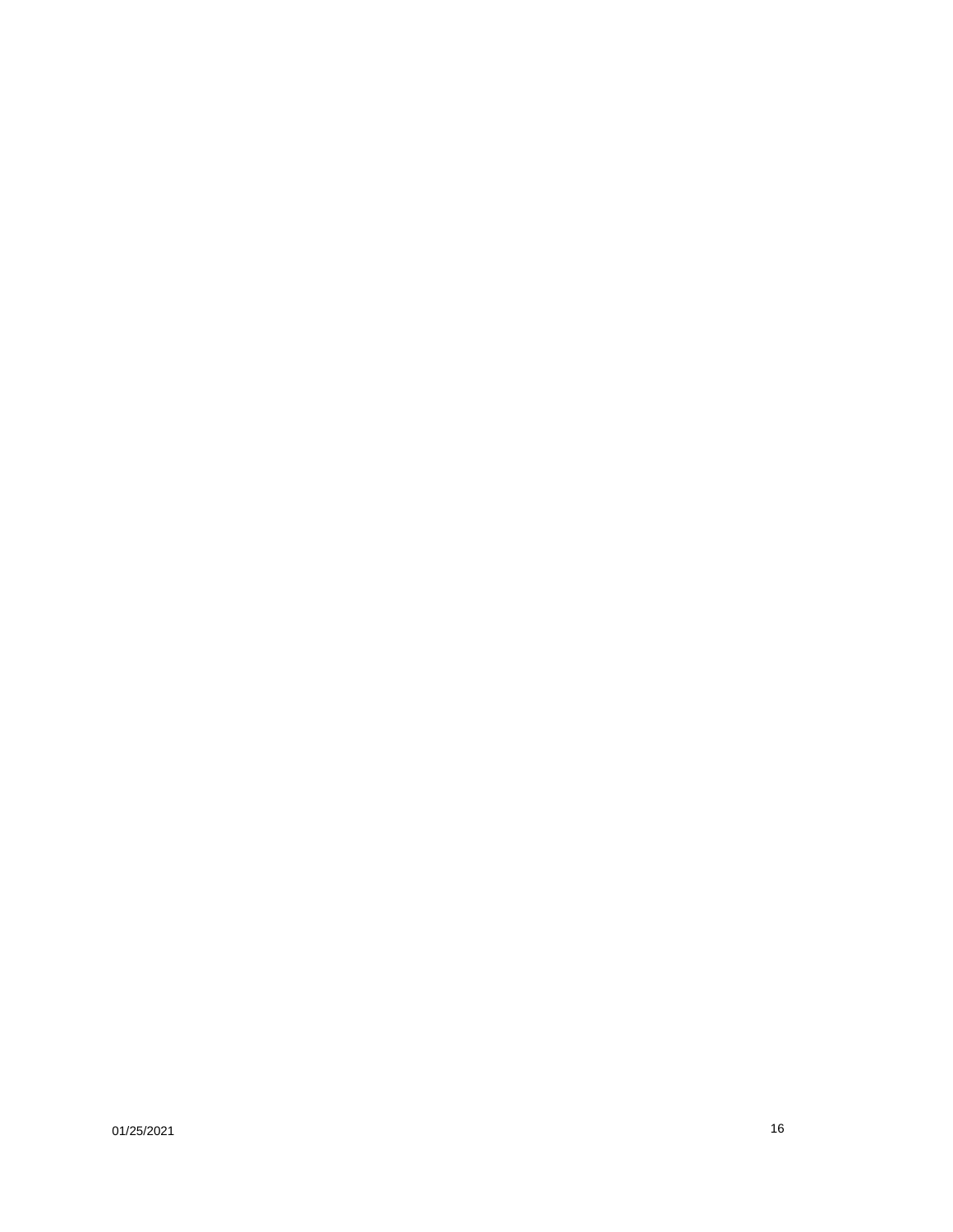# **Western Equipment Dealers Association Member**

# <span id="page-16-0"></span>**Sponsor Commitment Form**

Western Equipment Dealers Association Member: Please Print or Type all information:

I am interested in becoming a participating distributor in Western Equipment Dealers Association Technician Training Program offered at OSU INSTITUTE OF TECHNOLOGY, and understand the responsibilities of a sponsoring dealership.

**I recommend this applicant for the Western Equipment Dealers Association Technician Training Program and, agree to his/her sponsorship should he/she meet academic requirements for admission to OSU Institute of Technology, and will provide scholarships as outlined on the Industry Sponsored Student Services form.**

| Dealer Name               |                            | <b>Contact Person</b>    |            |
|---------------------------|----------------------------|--------------------------|------------|
| Address                   |                            | <b>Title</b>             |            |
| City                      | <b>ZIP</b><br><b>State</b> | <b>Telephone Number</b>  | Fax Number |
| Name of Student Applicant |                            |                          |            |
| Address                   |                            |                          |            |
| City                      | <b>State</b>               | <b>ZIP</b>               |            |
| <b>Telephone Number</b>   |                            | <b>Cell Phone Number</b> |            |

#### **Note:**

**Western Equipment Dealers Association Member:** Please photocopy this form for your files before returning it to OSU INSTITUTE OF TECHNOLOGY.

Mail or Fax form to:

#### *Terry Killman*

**Faculty** Oklahoma State University Institute of Technology 1801 E. 4th St. Okmulgee, OK 74447 (918) 293-4664 Fax (918) 293-4658 [terry.killman@okstate.edu](mailto:terry.killman@okstate.edu)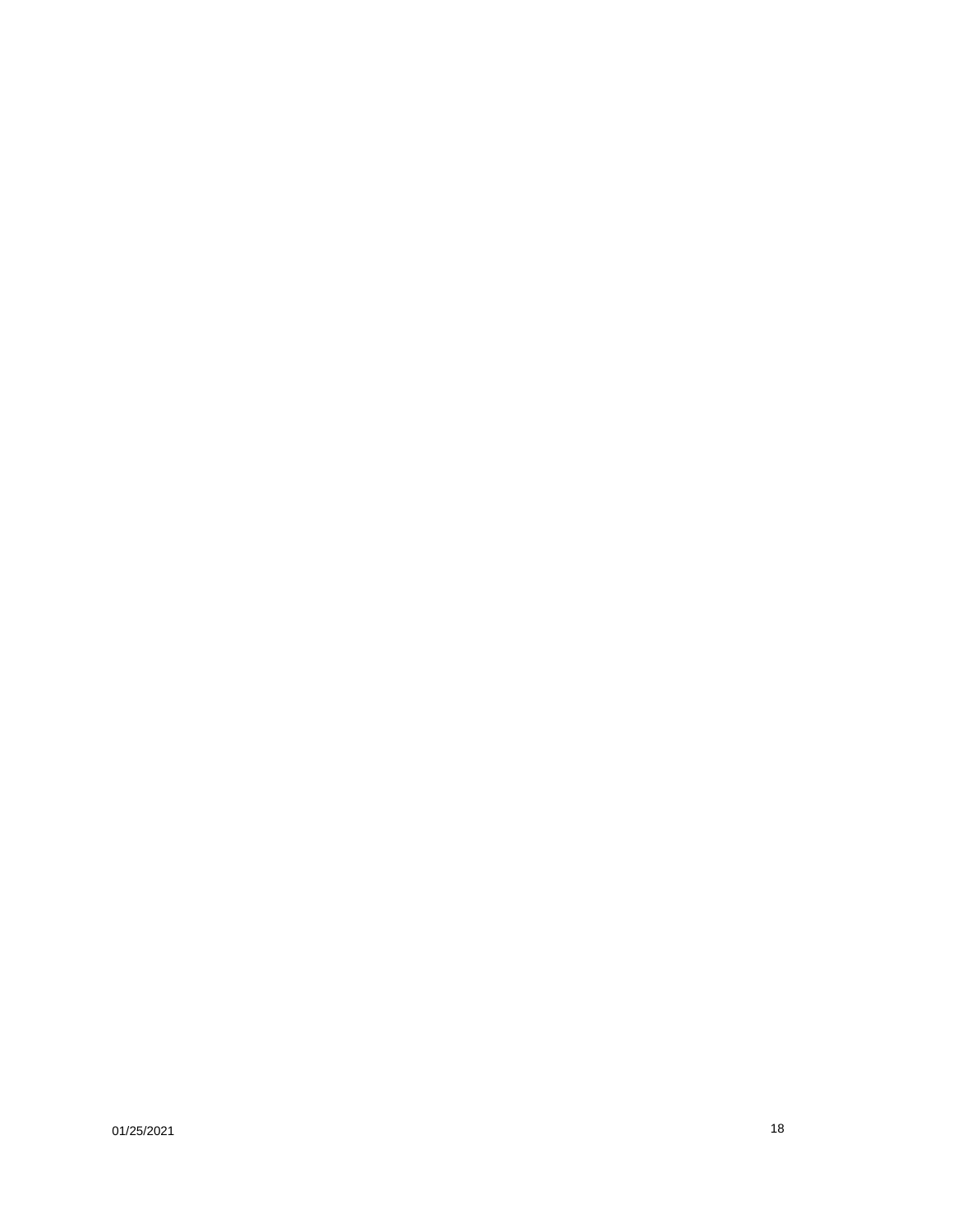# Western Equipment Dealers Association Program **Third Party Billing APPLICATION**

<span id="page-18-0"></span>

| Semester(s) included in this agreement: $\Box$ Fall 2022                                                                                                                                                                                                                                                                                                                                                                                                                                     | □ Spring 2023      | □ Summer 2023 |
|----------------------------------------------------------------------------------------------------------------------------------------------------------------------------------------------------------------------------------------------------------------------------------------------------------------------------------------------------------------------------------------------------------------------------------------------------------------------------------------------|--------------------|---------------|
| Student Information: Detail 2023                                                                                                                                                                                                                                                                                                                                                                                                                                                             | $\Box$ Spring 2024 | □ Summer 2024 |
| Student's Name: Student's Name:                                                                                                                                                                                                                                                                                                                                                                                                                                                              |                    |               |
| Student's Home Address: Note and the students of the students of the students of the students of the students of the students of the students of the students of the students of the students of the students of the students                                                                                                                                                                                                                                                                |                    |               |
| Student's ID Number (CWID): Daytime Phone: Cell Phone: Cell Phone:                                                                                                                                                                                                                                                                                                                                                                                                                           |                    |               |
| List requirements to be met by student, if any (e.g., hours enrolled): _____________________________                                                                                                                                                                                                                                                                                                                                                                                         |                    |               |
| Eligible expenses (enter maximum amounts, if any): □ Any School related expense __________________                                                                                                                                                                                                                                                                                                                                                                                           |                    |               |
|                                                                                                                                                                                                                                                                                                                                                                                                                                                                                              |                    |               |
|                                                                                                                                                                                                                                                                                                                                                                                                                                                                                              |                    |               |
| List restricted expenses: (e.g., fines, event tickets, non-educational expenses, etc.) or special instructions<br>to OSUIT:                                                                                                                                                                                                                                                                                                                                                                  |                    |               |
| The Advisory Board for the Western Equipment Dealers Association on September 14, 2004 approved a<br>motion that each dealer that selects a student to enter this program will provide a \$350.00 per semester<br>scholarship, to be billed each semester. \$200.00 will go to the student, \$150.00 will be used by OSU Institute<br>of Technology for program operation. Dealers may elect to provide other scholarships, incentives or<br>financial help to your student, at your option. |                    |               |
| If the student has other sources of payment (e.g. scholarships, grants, etc.), may this payment be                                                                                                                                                                                                                                                                                                                                                                                           |                    |               |
| refunded to the student? $\Box$ Yes $\Box$ No                                                                                                                                                                                                                                                                                                                                                                                                                                                |                    |               |
| <b>Payer Information:</b>                                                                                                                                                                                                                                                                                                                                                                                                                                                                    |                    |               |
|                                                                                                                                                                                                                                                                                                                                                                                                                                                                                              |                    |               |
|                                                                                                                                                                                                                                                                                                                                                                                                                                                                                              |                    |               |
| <b>Agreement:</b><br>Payer agrees to pay as described above. Payment will be made directly to Oklahoma State University-                                                                                                                                                                                                                                                                                                                                                                     |                    |               |

Institute of Technology after the student has met the above requirements. Student is ultimately responsible for payment of account by the School's prescribed deadlines unless otherwise agreed upon in writing. Student gives permission to release information relevant to this agreement (e.g., bursar account details, grades, campus and class related performance etc.) to payer. A copy of this form will be provided to the Financial Aid Office. Acceptance of this assistance could affect the student's financial aid.

\_ \_ \_ Student Signature Date Date Payer Representative Date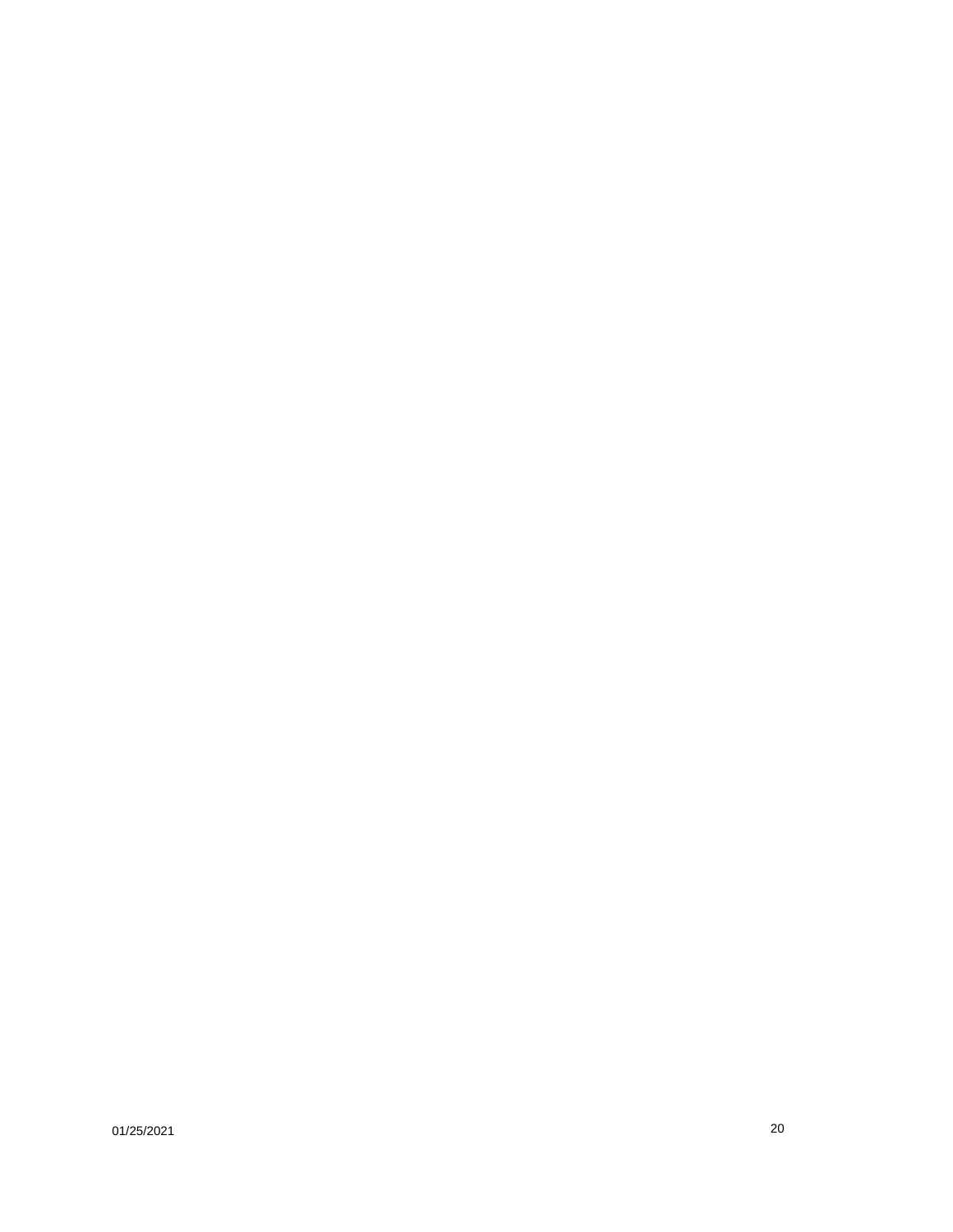# **CONSENT FOR RELEASE OF PERSONAL INFORMATION/EDUCATION RECORDS**

I, the undersigned, understand that my consent is required, by the Family Education Rights and Privacy Act of 1974, as amended ("FERPA"), for Oklahoma State University Institute of Technology - Okmulgee (OSUIT) to release any personally identifiable information from my education records not defined as "Public/Directory Information" under the University's FERPA policy.

I, therefore, authorize access to my educational records (includes all financial and academic records) to the following:

|         | Name         | Relationship | *CODE (not<br>required)<br>(alphanumeric) | <b>HINT</b> |
|---------|--------------|--------------|-------------------------------------------|-------------|
| Example | Samuel Jones | Father       | <b>Bingo</b>                              | Dog's name  |
| #1      |              |              |                                           |             |
| #2      |              |              |                                           |             |
| #3      |              |              |                                           |             |
| #4      |              |              |                                           |             |

• A CODE is not required but will supply an additional security check. Please supply the CODE and HINT to each person named above, if applicable. We will require the CODE from the person named if a CODE is supplied.

#### ABOUT YOUR CONFIDENTIAL RECORDS:

I understand that my records are protected under a number of federal and state confidentiality regulations and cannot be disclosed without my prior written consent unless otherwise provided for in state and federal regulations, such as Directory Information. I also understand that I may revoke this consent by writing a request at any time except to the extent that action has been taken in reliance on it (e.g. information has been sent or received prior to your revocation, etc.).

I further understand that Oklahoma State University and/or its staff/employees cannot be responsible for confidentiality of information disclosed after said information has been released pursuant to this authorization, and I hereby release Oklahoma State University, and its staff/employees from any liability arising from such disclosure.

Acknowledging the above, with the attached signature, I hereby give authority to proceed as directed herein.

SIGNATURE: \_\_\_\_\_\_\_\_\_\_\_\_\_\_\_\_\_\_\_\_\_\_\_\_\_\_\_\_\_\_\_\_\_\_\_\_\_\_\_\_ DATE:\_

Oklahoma State University Institute of Technology –Okmulgee 1801 East 4 th Street Okmulgee, OK 74447-3901  $P(918) 293-4682$  F (918) 293-4605 [www.osuit.edu](http://www.osuit.edu/)